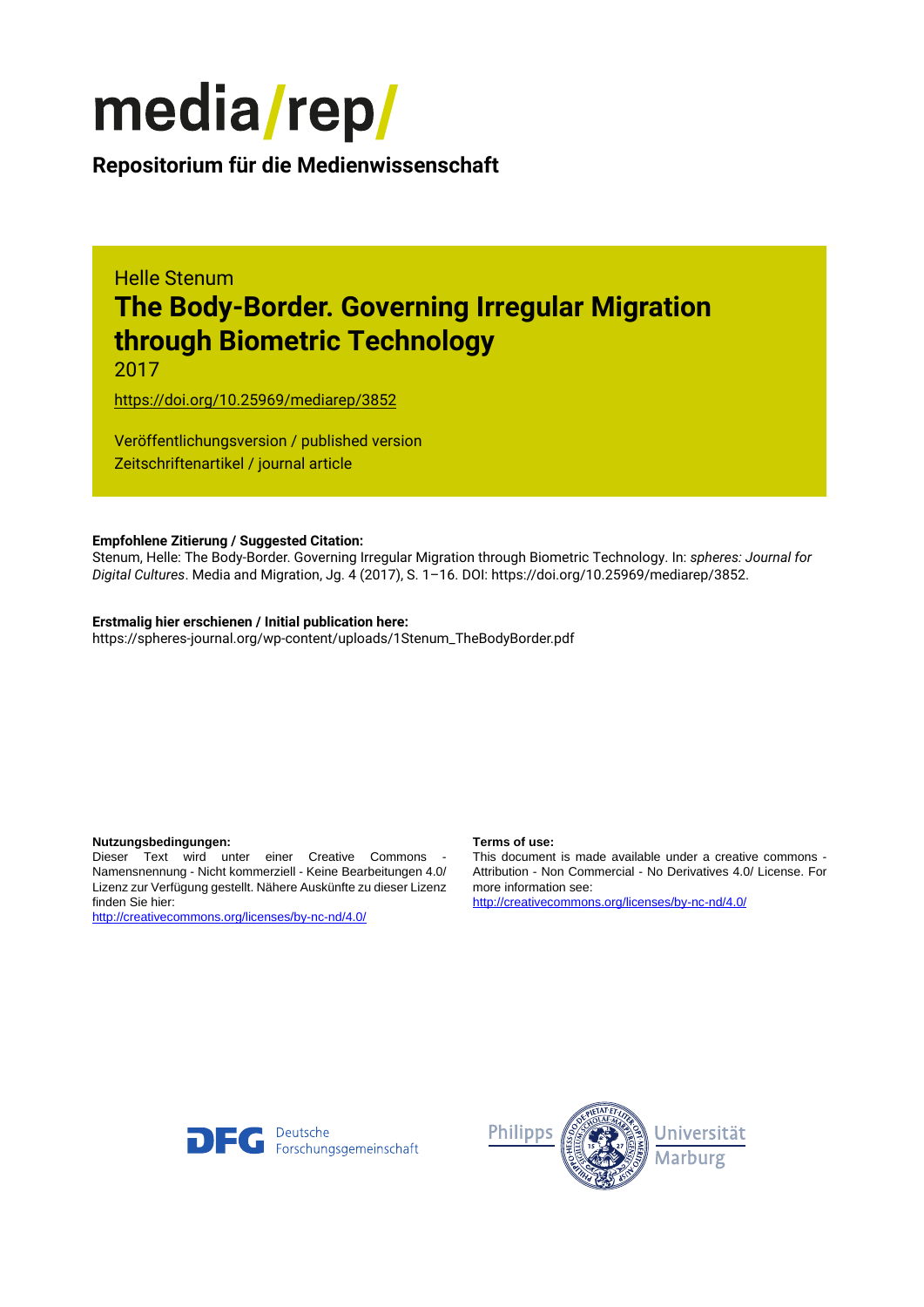

© the author(s) 2017 [www.spheres-journal.org](http://www.spheres-journal.org/) ISSN 2363-8621 #4 *Media and Migration*

HELLE STENUM

# **THE BODY-BORDER – GOVERNING IRREGULAR MIGRATION THROUGH BIOMETRIC TECHNOLOGY**

## TECHNOLOGICAL CROSS-OVER

Biometric technology is booming and is being developed in close cooperation between the IT and security industries, academics, engineers and social scientists, and governments around the world investing large sums of public funds to be part of the global biometric system of border control and surveillance The market analysis company "6Wresearch" announced in 2016 that the global biometrics market was "one of the key growing electronic security markets in the global landscape" and was projected to reach \$ 21,9 billion by 2020. Increasing government spending, national ID projects, e-passports and visas, rising crime rates, growing terrorist activities, cyber crime, and data theft are seen as reasons for spurring the market for various biometric technologies globally. [1](#page-1-0)

Biometric identifiers (finger prints, facial and iris scans etc.) have increasingly become a key element in technology of EU border and migration management. Proposed by the EU Commission in 2011 and aimed at separating the 'bona-fide' traveller in the mobility flow from the 'risk' traveller, and facilitating identification and deportation of ir-

<span id="page-1-0"></span><sup>-</sup><sup>1</sup> Tech in Asia: According to 6Wresearch, Global Biometrics Market is projected to reach \$ 21,9 billion by 2020. Cp. 6Wresearch, "Global Biometrics Market is Projected to Touch \$21.9 Billion by 2020", *Linkedin*, Mai 31, 2016. Available at: [https://www.linkedin.com/pulse/global-biometrics-market-projected-touch-219](https://www.linkedin.com/pulse/global-biometrics-market-projected-touch-219-billion-2020-) [billion-2020-](https://www.linkedin.com/pulse/global-biometrics-market-projected-touch-219-billion-2020-) [accessed June 27, 2017]. Another market research company projects Biometric System Market worth \$ 32,73 Billion by 2022: "The biometric system market size is expected to increase from USD 10.74 Billion in 2015 to USD 32.73 Billion by 2022, at a CAGR of 16.79% between 2016 and 2022". Markets and Markets, "Biometric System Market worth 32.73 Billion USD by 2022", *Press Releases*, n.d*.* Available at: <http://www.marketsandmarkets.com/PressReleases/biometric-technologies.asp> [accessed November 30, 2016].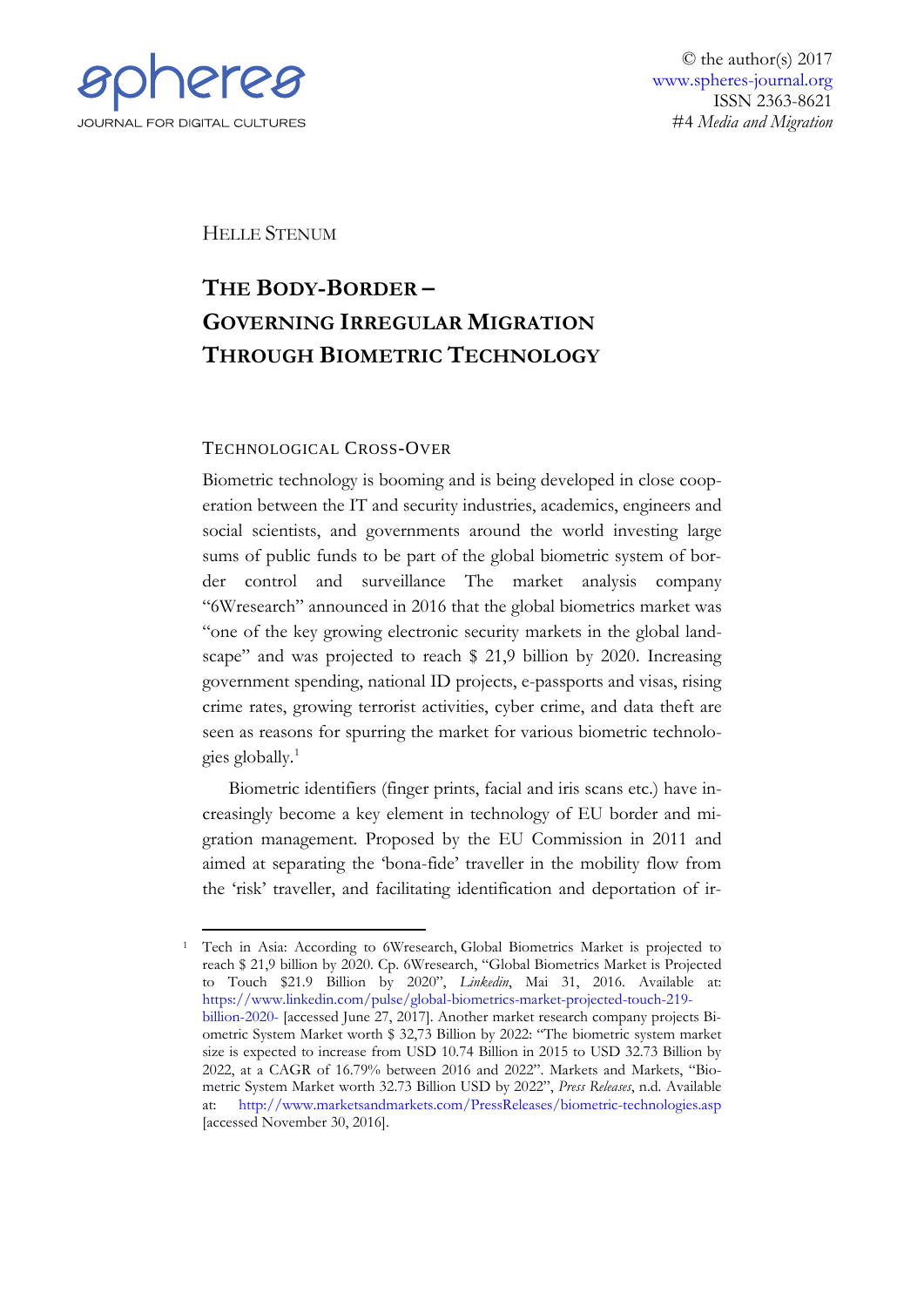regular migrants, "Smart Borders" based on biometric technology have become central in EU management of migration. This development takes place against a backdrop of a booming biometric industry preoccupied with technical solutions on government technology such as national ID, passports and "mobility-access-devices".

Biometric technology is radically invading commercial<sup>[2](#page-2-0)</sup> as well as governmental forms of surveillance and the governing of people as consumers and as citizens or anti-citizens.<sup>[3](#page-2-1)</sup> A remarkable technological overlap between private marketing and governmental securitization is currently taking place. In the private market for example, the use of a fingerprint to unlock your iPhone is being pushed by Apple, and Facebook has developed a face recognition mechanism alongside their huge database of facial images.

However, public investment in private corporation-based biometrics in migration control has been a significant element in both paving the way for normalising biometric surveillance and establishing the databases and technology that are now praised as securitized access control in all kinds of societal areas.

This paper discusses both recent technological developments in EU migration management, as well as the historical context of biometric technology to explore the apparent biometric divide between citizens and migrants, the latter positioned and managed as risks, through surveillance and data collection, while citizens are managed as hold of access to privileges. The technique of both circuits, however, involves bodily coded information, emphasises the general tendency of "securitization of identity"<sup>4</sup>.

#### SEEING LIKE A (N IRREGULAR) MIGRANT

A starting point for analysing the effects of biometric technology in migration management is the perspective of the irregular migrant. Documented 'identity' is and has always been important for crossing borders,

<span id="page-2-0"></span><sup>2</sup> Cp. Kartikay Mehrota, "Retailers Experiment With Surveillance Tools Used by Police", *Bloomberg Businessweek*, March 3, 2016. Available at: [https://www.bloomberg.com/news/articles/2016-03-03/retail-stores-experiment](https://www.bloomberg.com/news/articles/2016-03-03/retail-stores-experiment-with-surveillance-tools-used-by-police)[with-surveillance-tools-used-by-police](https://www.bloomberg.com/news/articles/2016-03-03/retail-stores-experiment-with-surveillance-tools-used-by-police) [accessed November 29, 2016].

<span id="page-2-1"></span><sup>&</sup>lt;sup>3</sup> Anti-citizen is someone portrayed as a risk to the wellbeing, virtue, norms and values of society – for example criminals and undocumented migrants. Cp. Jonathan Xavier Inda, *Targeting immigrants: Government, technology, and ethics*, Oxford, Wiley-Blackwell, 2005; Sharam Koshravi, *The 'Illegal' traveller: an auto-ethnography of borders,* Basingstoke, Palgrave Macmillan, 2010. 4 Nikolas Rose, "Government and control", *British Journal of Criminology*, 40, 2000, pp.

<span id="page-2-2"></span><sup>321–339;</sup> Nikolas Rose, *Powers of freedom. Reframing political thought*, Cambridge, Cambridge University Press, 1999.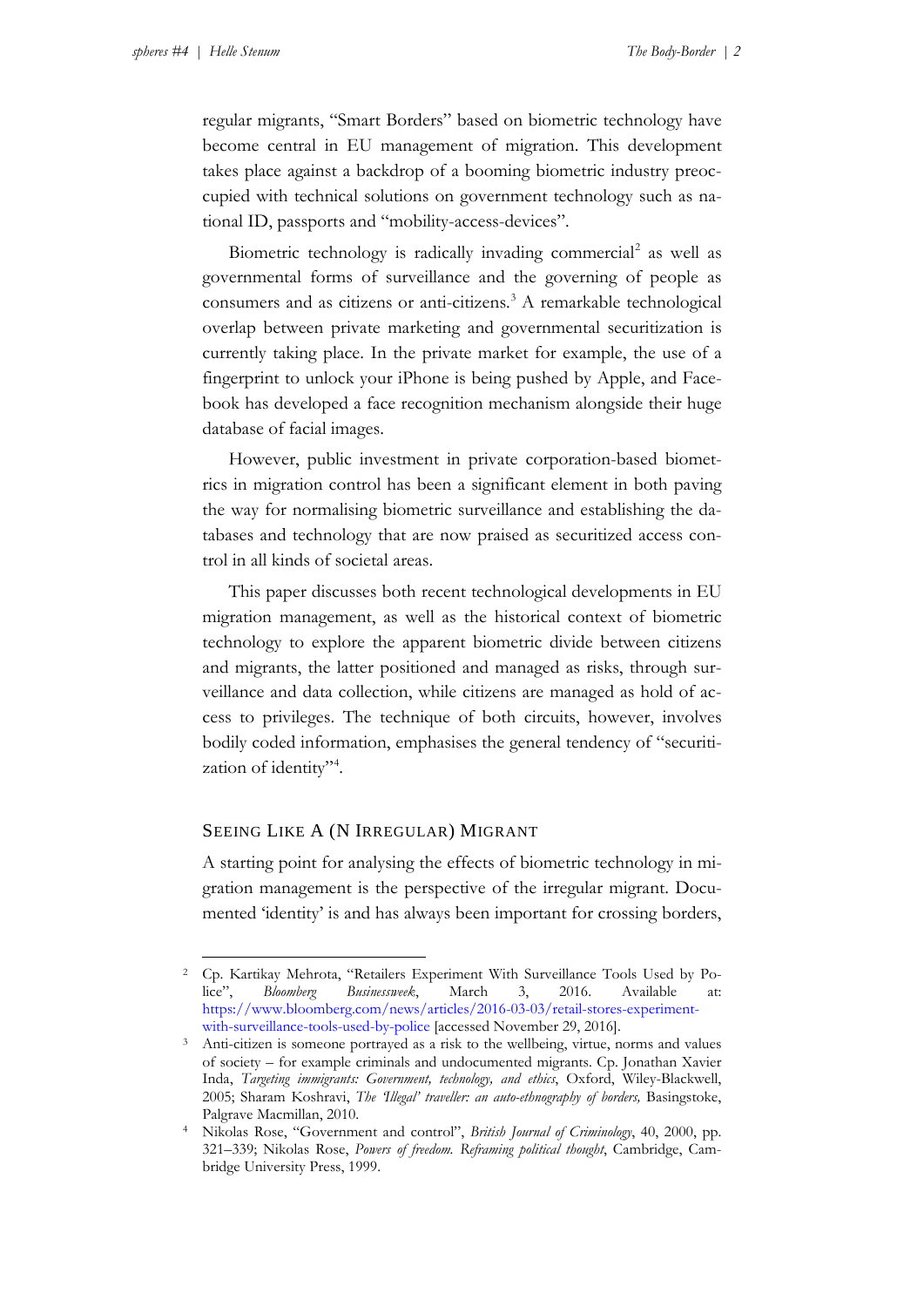and migrants cross borders with various types of forged documents or without documents every day. However, for the majority of illegalized migrants in the EU, 'border crossing' at the external borders took place as a legalized act with their own passports, visa, temporary residence permits etc. and afterwards they overstayed for various reasons or they acted in non-compliance with the residency permits.<sup>[5](#page-3-0)</sup>

Documented 'identity' and identification become crucial in the everyday life of illegalized migrants (non-status residents) in order to cope with the condition of *deportability*<sup>[6](#page-3-1)</sup> and to avoid deportation. To construct, buy or borrow a suitable identity, for a health insurance card for example, can protect you against deportation if you are caught in a police check. However, a "passing identity" can also give you access to gated and privileged communities or member clubs<sup>[7](#page-3-2)</sup> for legalized residents only – for example in workplaces, hospitals, education etc. One can say that these irregular migrants practice a strategy of 'flexible identities'.

#### *Flexible Identities and De-identification*

Utilising flexible identities during migration is one of many strategies developed to counter or circumvent barriers and state-produced obstacles. Such strategies reflect the current rules and restrictions of the management of migration. Flexible identities can also work as an emigration-strategy to overcome restrictions of transnational management of migration*,* such as time-limited residence permits, entry bans, or not qualifying for immigration. Buying or borrowing the identity of a resident in the country of origin, for example of a family member or neighbour, can facilitate migration. Obviously this can have unintended consequences for both the migrant travelling as well as for the resident staying in the country of origin. For example, the resident could lose their social rights temporarily because they are documented as having left the country.

Another strategy is "de-identification"[8](#page-3-3) , which conceptualises the

<span id="page-3-0"></span><sup>5</sup> Cp. Martin Ruhs, and Bridget Anderson, "Semi-compliance in the migrant labour market", *COMPAS Working Paper,* 30, 2006.

<span id="page-3-1"></span><sup>6</sup> Cp. Nicholas de Genova, "Migrant 'Illegality' and deportability in everyday life", *Annual Review of Anthropology,* 31, 2002, pp. 419–447; Nicholas de Genova, *Working the boundaries: Race, space, and "Illegality" in Mexican Chicago*, Durham, Duke University Press Books, 2005.

<span id="page-3-2"></span><sup>7</sup> Cp. Dennis Broeders, "Return to sender? Administrative detention of irregular migrants in Germany and the Netherlands?", *Punishment & Society*, 12 (2), 2010, pp. 169– 186, here: p. 47; John Torpey, *The invention of the passport surveillance, citizenship and the state*, Cambridge, Cambridge University Press, 2000, p. 33.

<span id="page-3-3"></span><sup>8</sup> Kim Rygiel, "Bordering solidarities: Migrant activism and the politics of movement and camps at Calais", *Citizenship Studies*, 15 (1), 2011, pp. 1–19.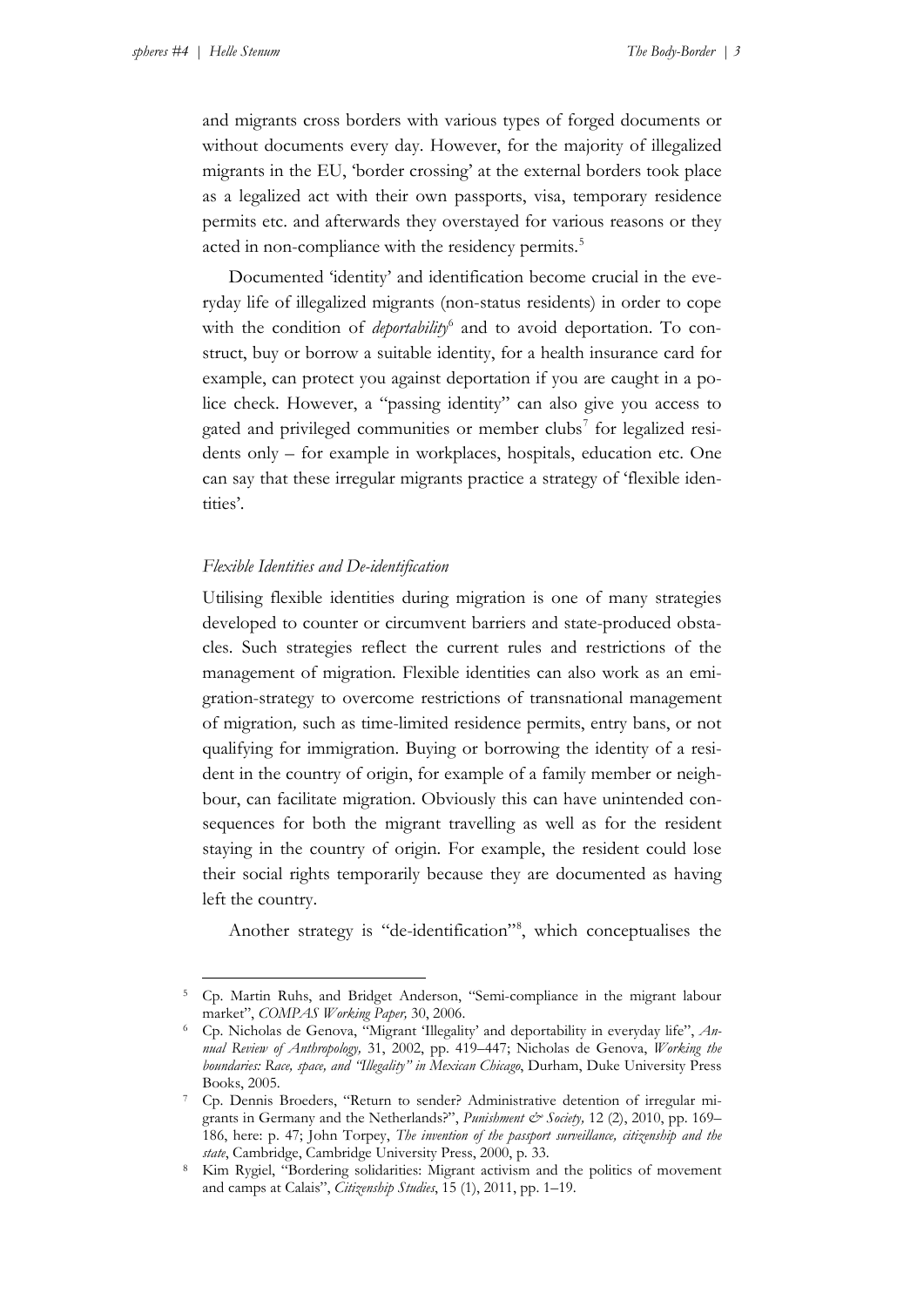strategy used by irregular migrants in a "return position". If for example an illegalized migrant is caught by the police with no papers and is not willing to cooperate on his/her return to a country of origin, it can be difficult or impossible to deport the person. According to international regulations based upon the "national order of things"[9](#page-4-0) , deportation of a foreign citizen requires that the deportee is identified and recognized by the country of origin. Without papers to identify citizenship, the migrant achieves a condition of de-facto "non-deportability"[10.](#page-4-1)

The precondition for the flexible identity strategy is that you can attain the (forged or original) proper papers. The precondition for the deidentification strategy is that you get rid of proper documents. In both cases, the migrant operates and strategizes in a space between a bodily and self-identified existence and a governmental representation/identification of a migrant or resident.

To speak in database terminology, she as herself can in principle be linked to more than one state identity, for example, working in different workplaces under different identities or going to hospital under a different identity. From the perspective of the migrant, this can be said to be a *one-to-many relation* between the individual and the representation of the individual by the state, whereas from the perspective of the state, each identity is supposed to match only one individual, bodily existence.

For the resident using the de-identification strategy, the state is not able to produce an identity linked to citizenship and therefore it can be defined as a *one-to-none relation* between resident and nation states.

One-to-many and one-to-none relations both represent counterconduct towards the dominant governmentality of migration management and more broadly, disorder in the context of nation state government of populations and identity. However, the idea of one-to-one relations between an individual and an identifiable state-based identity, is fundamental in constructing and developing biometric management of migration.

#### PURPOSE AND FUNCTION CREEPS

-

To understand the current developments in EU migration management we will look into the proposal to alter the Eurodac Regulation.<sup>[11](#page-4-2)</sup> Bio-

<span id="page-4-0"></span>Liisa H. Malkki, "Refugees and exile: From 'refugee studies' to the national order of things", *Annual Review of Anthropology*, 24, 1995, pp. 495–523. 10 Broeders 2010.

<span id="page-4-2"></span><span id="page-4-1"></span><sup>11</sup> Cp. European Commission, "on the establishment of 'Eurodac' for the comparison of fingerprints for the effective application of [Regulation (EU) No 604/2013 establishing the criteria and mechanisms for determining the Member State responsible for ex-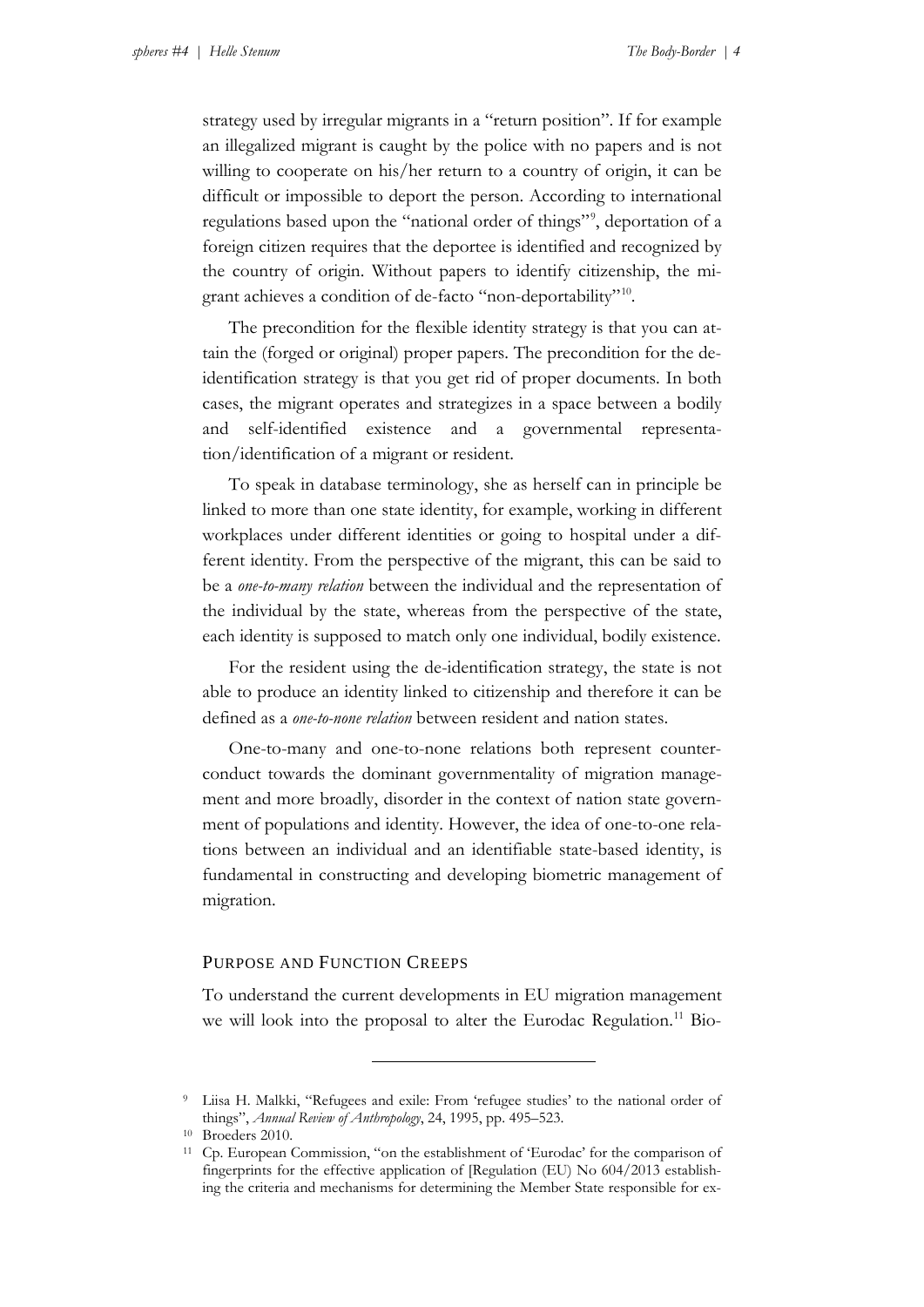metric identifiers have increasingly become a key element of EU border and migration management, $^{12}$  $^{12}$  $^{12}$  especially in technology aimed at governing irregular migration and facilitating return and deportation of illegalized migrants. Biometric identifiers have primarily involved fingerprints and facial recognition, but also DNA.[13](#page-5-1)

In the EU Prüm system, $14$  which builds on an agreement to step up cooperation in the "fight against terrorism, cross-border crime and irregular migration", fingerprints and DNA are exchanged between member states of charged and convicted persons. SIS II, Eurodac and VIS[15](#page-5-3) are centralized systems that contain fingerprints of different groups of non-EU citizens: SIS II stores fingerprints of third country nationals with entry bans for three years; Eurodac has since 2000 stored fingerprints of asylum seekers for 10 years and fingerprints of migrants apprehended at border crossing for two years; VIS contains fingerprints

amining an application for international protection lodged in one of the Member States by a third-country national or a stateless person], for identifying an illegally stayingthird-country national or stateless person and on requests for the comparison with Eurodac data by Member States' law enforcement authorities and Europol for law enforcement purposes (recast)", *Proposal for a Regulation of the European Parliament and of the Council*, COM(2016), 272 final, May 4, 2016. Available at: [https://ec.europa.eu/](https://ec.europa.eu/%0btransparency/regdoc/rep/1/2016/EN/1-2016-272-EN-F1-1.PDF) [transparency/regdoc/rep/1/2016/EN/1-2016-272-EN-F1-1.PDF](https://ec.europa.eu/%0btransparency/regdoc/rep/1/2016/EN/1-2016-272-EN-F1-1.PDF) [accessed June 20,

<sup>2017];</sup> "Eurodac is a computerised system consisting of a central unit, which operates the central database of biometric data, and of a communication infrastructure for transmitting the data between the Member States and the central unit. […] Member States are required to record the fingerprint data of all persons who are seeking asylum or who have been apprehended crossing the external border irregularly." EPRS, "Recast EUrodac regulation", October 2016, not accessible anymore.

<span id="page-5-0"></span><sup>12</sup> Cp. Didier Bigo, Sergio Carrera, Ben Hayes, Nicholas Hernanz, and Julien Jeandesboz, "Justice and home affairs databases and a smart borders system at EU external borders. An evaluation of current and forthcoming proposals", *CEPS paper in Liberty and Security*, 52, 2012.

<span id="page-5-1"></span><sup>13</sup> The term Biometrics covers a range of different physical and behavioural elements linked to the body: e.g. fingerprints, face recognition, iris scan, DNA, vein analysis, gait, and heart rhythm.

<span id="page-5-2"></span><sup>14</sup> Based on the Prüm Convention: Convention between the Kingdom of Belgium, the Federal Republic of Germany, the Kingdom of Spain, the French Republic, the Grand Duchy of Luxembourg, the Kingdom of the Netherlands and the Republic of Austria on the stepping up of cross-border cooperation, particularly in combating terrorism, cross-border crime and illegal migration. Cp. Auswärtiges Amt, "Convention between the Kingdom of Belgium, the Federal Republic of Germany, the Kingdom of Spain, the French Republic, the Grand Duchy of Luxembourgh, the Kingdom of the Netherlands and the Republic of Austria on the stepping up of cross-border cooperation, particularly in combating terrorism, cross-border crime and illegal migration, Prüm/Eifel, 27 May 2005", *Auswärtiges Amt*, 2015. Available at: http://www.auswaertiges-amt.de/cae/servlet/contentblob/607270/publicationFile/ 165214/Statusliste-EN.pdf [accessed June 27, 2017].

<span id="page-5-3"></span><sup>15</sup> The Schengen Information System (SIS) is a large-scale information system that supports external border control and law enforcement cooperation in the Schengen States. The Visa Information System (VIS) allows Schengen States to exchange visa data. It consists of a central IT system and of a communication infrastructure that links this central system to national systems. Cp. European Commission, "Schengen Area", *Migration and Home Affairs*, 2017. Available at: [http://ec.europa.eu/home](http://ec.europa.eu/home-affairs/what-we-do/policies/borders-and-visas/schengen_en)[affairs/what-we-do/policies/borders-and-visas/schengen\\_en](http://ec.europa.eu/home-affairs/what-we-do/policies/borders-and-visas/schengen_en) [accessed June 20, 2017].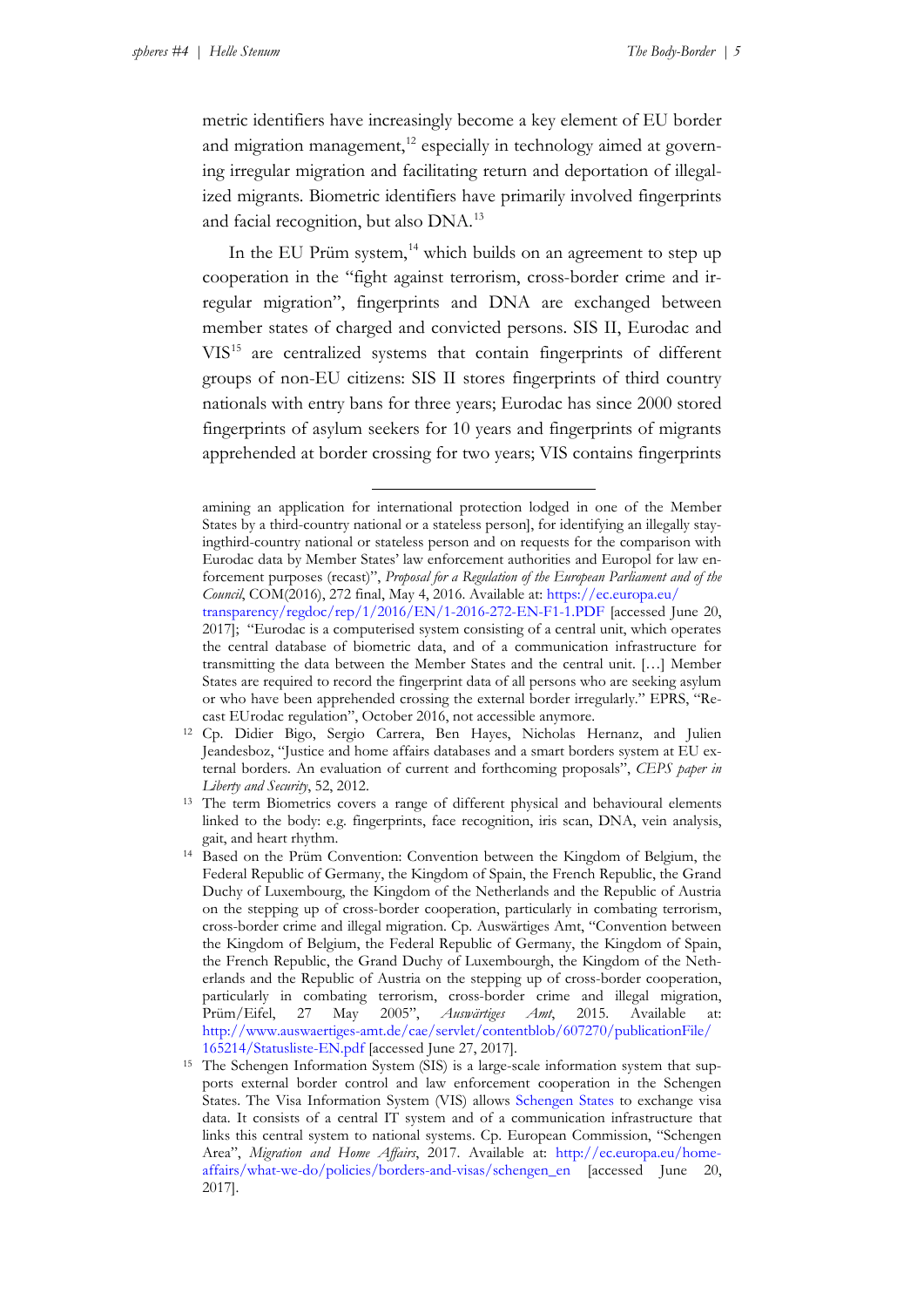of all visa holders for five years.<sup>[16](#page-6-0)</sup>

These systems aim to govern both a large group of third country nationals and EU citizens considered to be criminals by the state or anticitizens. The biometric identifier is stored in order to link a specific body to specific information related to status (asylum seeker, entry banned, convicted etc.). In the digitization or "Information" strategy of the EU Commission on "Stronger and Smarter Borders", [17](#page-6-1) biometric technology is celebrated and characterised by a number of qualities, one of which is: "Biometric technology can reduce the risk of mistaken identities, and of discrimination and of racial profiling"<sup>18</sup>.

#### *Recast Eurodac Regulation*

The so-called refugee crisis $19$  in 2015-16 in Europe has intensified the development of biometric technology aimed at managing populations and the mobility of migrants. In the spring of 2016, the EU Commission proposed to change the criteria for capturing data in Eurodac as one of the measures to regain control of migration to the EU.<sup>20</sup> Changing the use of data for a different goal than it was collected for can be characterized as purpose creep.<sup>[21](#page-6-5)</sup>

But the so-called migration and refugee crisis was not the only argument. Two further issues are behind the purpose creep.

The first one aims to govern undocumented migrants in general on EU territory:

"During the same period, those Member States that are not situated at the external borders began to see an increasing need to be able to store and compare information on irregular migrants that were found illegally staying on their territo-

<span id="page-6-0"></span><sup>16</sup> Cp. European Commission, "Overview of information management in the area of freedom, security and justice", *Communication from the Commission to the European Parliament and the Council*, COM(2010) 385 final, July 20, 2010. Available at: [http://ec.europa.eu/transparency/regdoc/rep/1/2010/EN/1-2010-385-EN-F1-](http://ec.europa.eu/transparency/regdoc/rep/1/2010/EN/1-2010-385-EN-F1-1.Pdf) [1.Pdf](http://ec.europa.eu/transparency/regdoc/rep/1/2010/EN/1-2010-385-EN-F1-1.Pdf) [accessed June 20, 2017].

<span id="page-6-1"></span><sup>17</sup> Cp. European Commission, "Stronger and Smarter Information Systems for Borders and Security", *Communication from the Commission to the European Parliament and the Council*, COM(2016) 205 final, June 4, 2016. Available at: [http://ec.europa.eu/transparency/](http://ec.europa.eu/transparency/%0bregdoc/rep/1/2016/EN/1-2016-205-EN-F1-1.PDF) [regdoc/rep/1/2016/EN/1-2016-205-EN-F1-1.PDF](http://ec.europa.eu/transparency/%0bregdoc/rep/1/2016/EN/1-2016-205-EN-F1-1.PDF) [accessed June 20, 2017].

<span id="page-6-2"></span><sup>18</sup> Cp. European Commission, COM(2016) 205 final, p. 4.

<span id="page-6-3"></span><sup>19</sup> Cp. Peter Nyers, *Rethinking refugees. Beyond states of emergency*, London/New York, Routledge, 2006.

<span id="page-6-4"></span><sup>20</sup> Cp. European Commission, COM(2016), 272 final.

<span id="page-6-5"></span><sup>&</sup>lt;sup>21</sup> Terms often used to describe development of databases containing personal information, here Wisman (2013): "The use of technology to perform a function it was not originally intended for constitutes function creep. […] The use of data for a different goal than it was collected for results in purpose creep." Tijmen Wisman, "Purpose and function creep by design: Transforming the face of surveillance through the internet of things", *European Journal of Law and Technology,* 4 (2), 2013.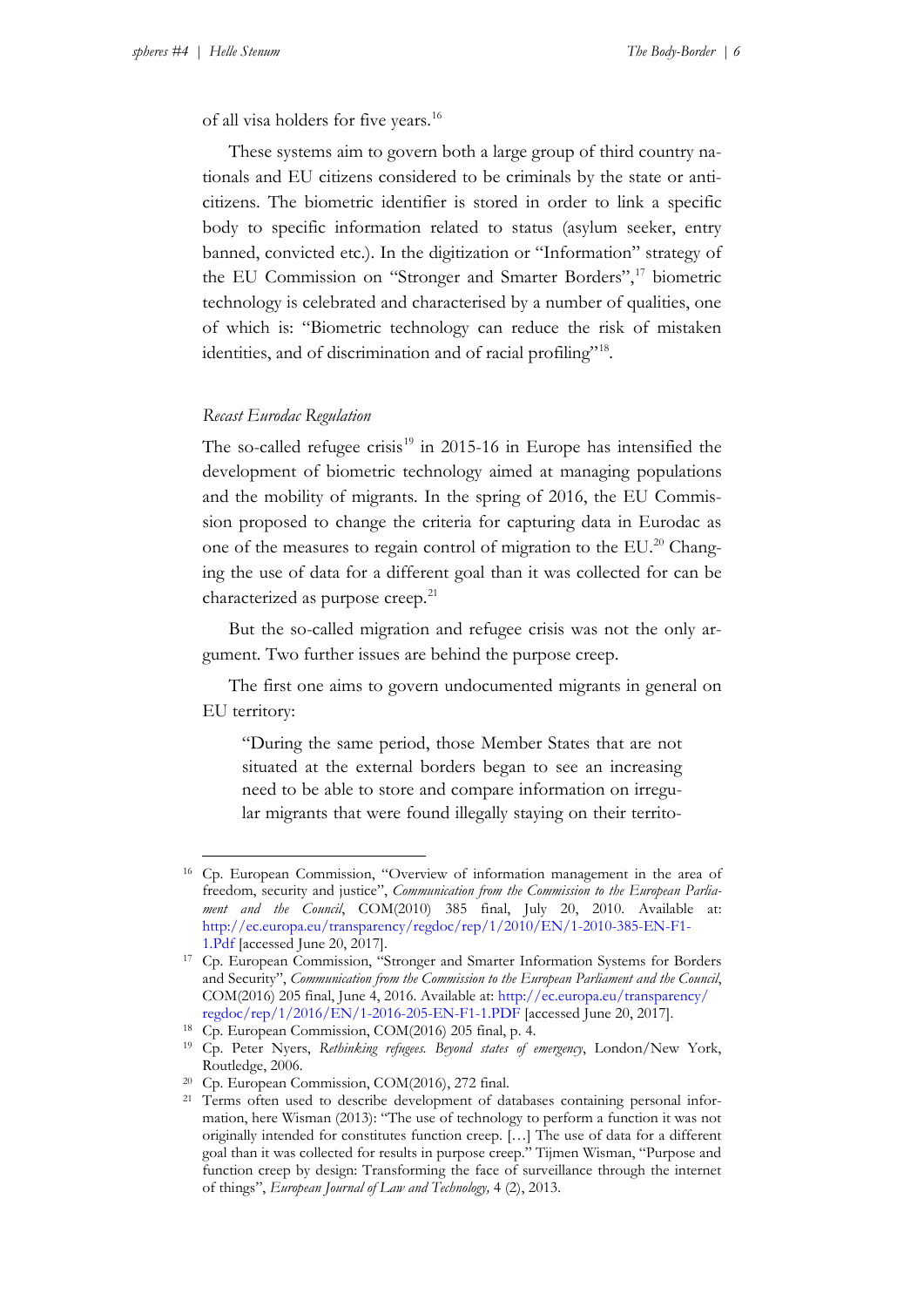ry, particularly where they did not seek asylum. As a consequence, thousands of migrants remain invisible in Europe"<sup>22</sup>.

The presence of undocumented or irregular migrants is not a new phenomenon and not necessarily linked to the so-called refugee crisis. But the seeing-like-a-state approach<sup>[23](#page-7-1)</sup> tends to encourage efforts to seek an increasing legibility from the perspective of the state – reducing 'invisibility' of the subjects and making them governable. Biometric identifiers are a key to legibility.

The second creep aims to facilitate the return or deportation of undocumented migrants in general:

"Facilitating the identification of illegally staying thirdcountry nationals or stateless persons through the use of biometrics would contribute to improving the effectiveness of the EU return policy, notably in relation to irregular migrants who use deceptive means to avoid their identification and to frustrate re-documentation."[24](#page-7-2)

In maintaining the "national order of things"<sup>25</sup>, illegalized migrants must be removed from the national territory. Legibility through biometrics will facilitate deportation and order, which emphasise "the gradual hardening of the control tools"<sup>[26](#page-7-4)</sup>.

The original purpose of the Eurodac in 2000 was to facilitate the Dublin regulation in order to check fingerprints if an asylum seeker has applied for asylum in another EU Member State and the first purpose creep in 2013 gave law enforcement authorities access to EURODAC for anti-terror and anti-serious-crime purpose.<sup>[27](#page-7-5)</sup> Another major creep in the purpose and scope of the Eurodac regulation is now on the horizon with the proposed extension of registration to not only include registered data of asylum seekers and persons illegally crossing borders, but now also to facilitate "identifying illegally staying third-country nationals and those who have entered the European Union irregularly at the external borders, with a view to using this information to assist a Member State to re-document a third-country national for return purposes<sup>"[28](#page-7-6)</sup>. The purpose has creeped into a more general technology of governing

<span id="page-7-0"></span><sup>22</sup> European Commission, COM(2016) 272 final, p. 2.

<span id="page-7-1"></span><sup>23</sup> Cp. James C. Scott, *Seeing like a state: How certain schemes to improve the human condition have failed*, New Haven, Yale University Press, 1998; Helle Stenum, "Making migrants governable: counting and defining the 'illegal migrant'", *Nordic Journal of Migration Research*, 2 (4), 2012, pp. 280–288.

<span id="page-7-2"></span><sup>24</sup> European Commission, COM(2016) 272 final, p. 3.

<span id="page-7-3"></span><sup>25</sup> Cp. Malkki 1995.

<span id="page-7-4"></span><sup>26</sup> Sergio Carrera, and Nicholas Hernanz, "Re-framing mobility and identity controls: The next generation of the EU migration management", *Journal of Borderlands Studies*, 30 (1), 2015, pp. 69–84, here: p. 71.

<span id="page-7-5"></span><sup>27</sup> Cp. European Commission, COM(2016) 272 final. 28 European Commission, COM(2016) 272 final, p. 3.

<span id="page-7-6"></span>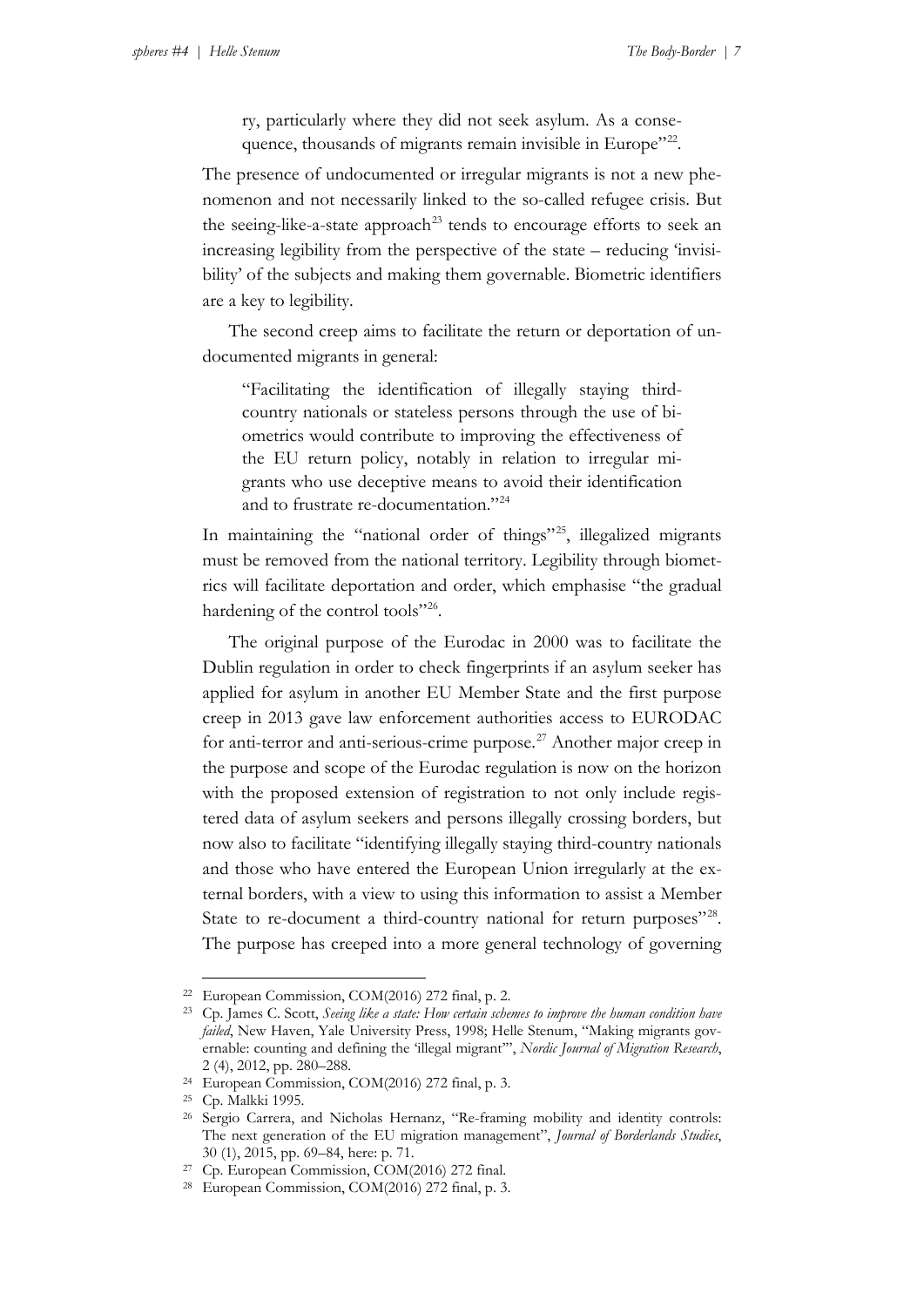anti-citizens defined as asylum seekers, potential criminals and terrorists, and non-citizens defined as illegalized non-EU migrants. [29](#page-8-0)

But not only has the purpose creeped, functions are also creeping. The proposal suggests a new type of biometric data (facial image) captured from an extended group (irregular migrants and children). Furthermore, the retention period for storing data of irregular migrants has been proposed to be extended from 18 months to five years, and opening up the transfer of Eurodac data to third country authorities is also proposed, in order to:

"use EURODAC data for identifying and re-documenting an illegally staying third-country national for return and readmission purposes will necessarily entail sharing that data in some circumstances, with a third country".<sup>[30](#page-8-1)</sup>

It is proposed that facial images are to be collected and stored in the database together with fingerprints. Reasons for the extension and for using this particular biometric identifier are formulated in terms of efficiency and facilitation of transnational communication between EU member states – and also with non-EU nation states. The argument for lowering the age of biometric identification from 14 to six years is that it could help families in the case of separation.<sup>[31](#page-8-2)</sup> Finally, it is emphasised that member states are obliged to take fingerprints and capture facial images, and that detention can be used as sanction in case of refusal by the migrants.<sup>[32](#page-8-3)</sup>

The use of facial images as stored identifier of a person is different from a fingerprint in various ways; from the 'gaze of the governor' it is easier to obtain a facial image (what the industry refers to as "less intrusive"), it facilitates a unique key to surveillance in public and other places, it supports state of the art global biometric identification efforts by governments, such as biometric passports, visa-systems, national ID cards etc., to maintain "the national order of things"<sup>[33](#page-8-4)</sup> where every human being is identified as belonging to a nation state. A facial biometric identifier is much more difficult to spoof or alter than fingerprints and furthermore, as the EDPS (European Data Protection Supervisor) has noted "the unique identifier might be used for other purposes, for example for identifying the individuals in other databases, making the

<span id="page-8-0"></span><sup>29</sup> Cp. Inda 2005; William Walters, "Reflections on migration and governmentality", *Movements. Journal für Kritische Migrations- und Grenzregimeforschung,* 1 (1), 2015, pp. 1–25; Rose, *Powers of freedom. Reframing political thought*.

<sup>30</sup> European Commission, COM(2016) 272 final, p. 14.

<span id="page-8-2"></span><span id="page-8-1"></span><sup>31</sup> European Parliament, "Briefing EU Legislation in Progress", October 2016, not accessible anymore.

<span id="page-8-3"></span><sup>32</sup> Cp. European Commission, COM(2016) 272 final.

<span id="page-8-4"></span><sup>33</sup> Malkki 1995.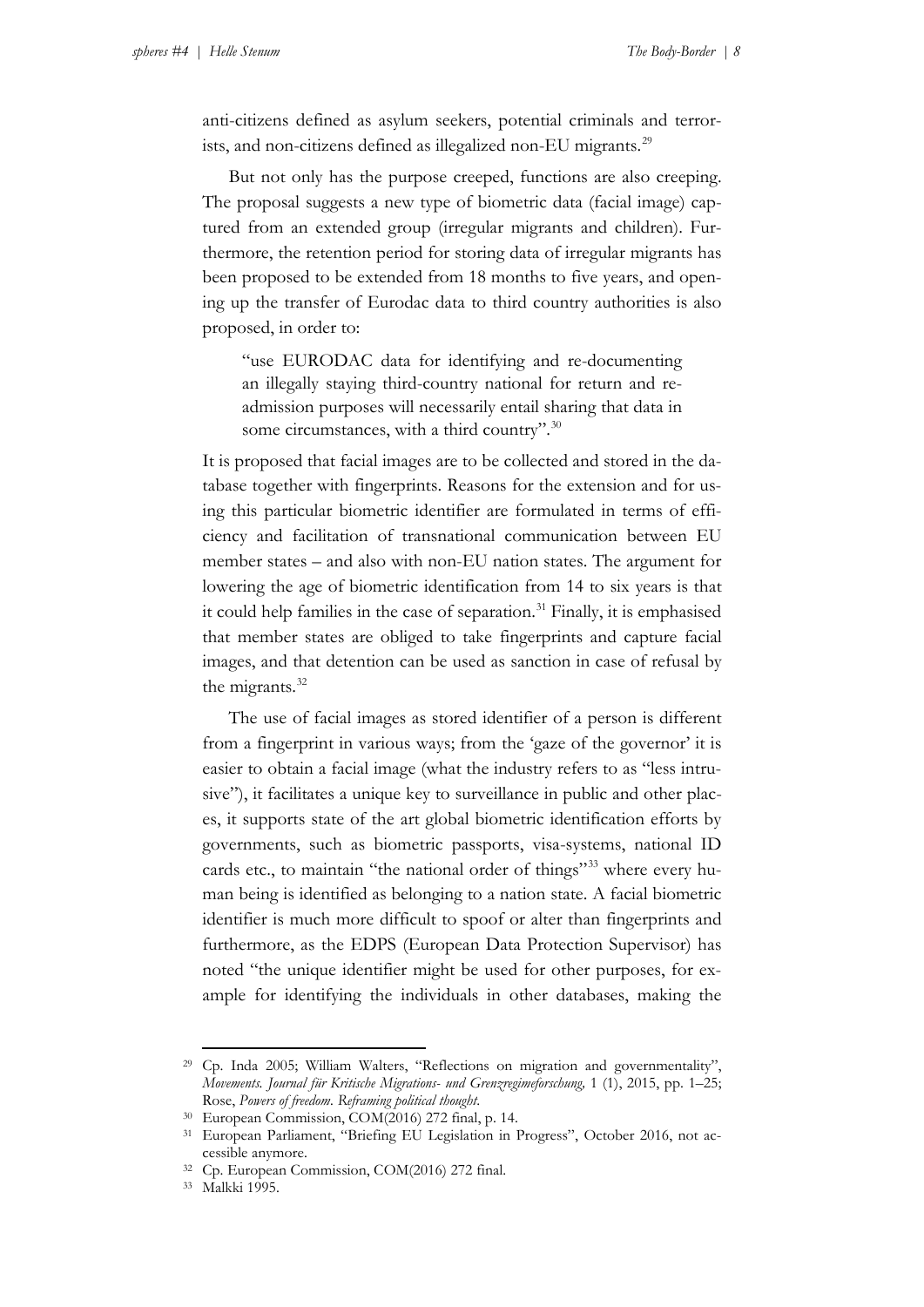comparison of databases easy and simple"[34](#page-9-0).

## BIOMETRIC CITIZENSHIP AND FLEXIBLE ZONES AND GATES

The proposal to creep purpose and function in the Eurodac however, is part of a larger EU agenda on migration management in general, and reforming the Common European Asylum System more specifically.<sup>[35](#page-9-1)</sup> Hence, also a proposed Entry/Exit system is designed with a similar logic – especially when it comes to the specific biometric facial identifier. [36](#page-9-2)

The EU Commission proposed in October 2011, the development of new biometric systems that will facilitate management of especially irregular migration through monitoring when an 'entry' of a traveller does not match an 'exit', alert the authorities about overstayers, help to identify and apprehended an irregular migrant and facilitate deporta-tion.<sup>[37](#page-9-3)</sup>

In 2013 the proposal was revised and pilot studies, public hearings etc. have been carried out. In April 2016, the EU Commission put forward a new proposal on smart borders. Compared to the 2013 version, the new proposal includes more biometrics, including facial recognition, and extending the retention period from 181 days to five years. Furthermore, the proposal emphasises the importance of "interoperability", implying the integration of the smart border system Entry/Exit with other anti-citizen systems of the EU. Last but not least, the proposal enables law enforcement to use the border control system and the

<span id="page-9-0"></span><sup>34</sup> European Data Protection Supervisor, "EDPS: Opinion on the First reform package on the Common European Asylum System (Eurodac, EASO and Dublin regulations)", *Opinion 07/2016*, September 21, 2016. Available at[: https://edps.europa.eu/](https://edps.europa.eu/%0bsites/edp/files/publication/16-09-21_ceas_opinion_en.pdf) [sites/edp/files/publication/16-09-21\\_ceas\\_opinion\\_en.pdf](https://edps.europa.eu/%0bsites/edp/files/publication/16-09-21_ceas_opinion_en.pdf) [accessed June 20, 2017], p. 18.

<span id="page-9-1"></span><sup>&</sup>lt;sup>35</sup> Cp. European Commission, "Towards a Reform of the Common European Asylum System and Enhancing Legal Avenues to Europe", *Communication from the Commission to the European Parliament and the Council*, COM(2016) 197 final, April 6, 2016. Available at: [http://ec.europa.eu/dgs/home-affairs/what-we-do/policies/european-agenda](http://ec.europa.eu/dgs/home-affairs/what-we-do/policies/european-agenda-migration/proposal%1eimplementation%1epackage/docs/20160406/towards_a_reform_of%0b_the_common_european_asylum_system_and_enhancing_legal_avenues_to_europe_-_20160406_en.pdf)[migration/proposal-implementation-package/docs/20160406/towards\\_a\\_reform\\_of](http://ec.europa.eu/dgs/home-affairs/what-we-do/policies/european-agenda-migration/proposal%1eimplementation%1epackage/docs/20160406/towards_a_reform_of%0b_the_common_european_asylum_system_and_enhancing_legal_avenues_to_europe_-_20160406_en.pdf) [\\_the\\_common\\_european\\_asylum\\_system\\_and\\_enhancing\\_legal\\_avenues\\_to\\_europe\\_](http://ec.europa.eu/dgs/home-affairs/what-we-do/policies/european-agenda-migration/proposal%1eimplementation%1epackage/docs/20160406/towards_a_reform_of%0b_the_common_european_asylum_system_and_enhancing_legal_avenues_to_europe_-_20160406_en.pdf) [-\\_20160406\\_en.pdf](http://ec.europa.eu/dgs/home-affairs/what-we-do/policies/european-agenda-migration/proposal%1eimplementation%1epackage/docs/20160406/towards_a_reform_of%0b_the_common_european_asylum_system_and_enhancing_legal_avenues_to_europe_-_20160406_en.pdf) [accessed June 20, 2017].

<span id="page-9-2"></span><sup>&</sup>lt;sup>36</sup> "The collection of facial images will be the pre-cursor to introducing facial recognition software in the future and will bring EURODAC in line with the other systems such as the Entry/Exit System. Eu-LISA should first conduct a study on facial recognition software that evaluates its accuracy and reliability prior to this software being added to the Central System". European Commission, COM(2016) 272 final, p. 4f.

<span id="page-9-3"></span><sup>37</sup> Cp. European Commission, "Smart borders – options and the way ahead", *Communication from the Commission to the European Parliament and the Council*, COM(2011) 680 final, October 25, 2011. Available at: [http://ec.europa.eu/transparency/regdoc/rep/1/](http://ec.europa.eu/transparency/regdoc/rep/1/%0b2011/EN/1-2011-680-EN-F1-1.Pdf) [2011/EN/1-2011-680-EN-F1-1.Pdf](http://ec.europa.eu/transparency/regdoc/rep/1/%0b2011/EN/1-2011-680-EN-F1-1.Pdf) [accessed June 20, 2017].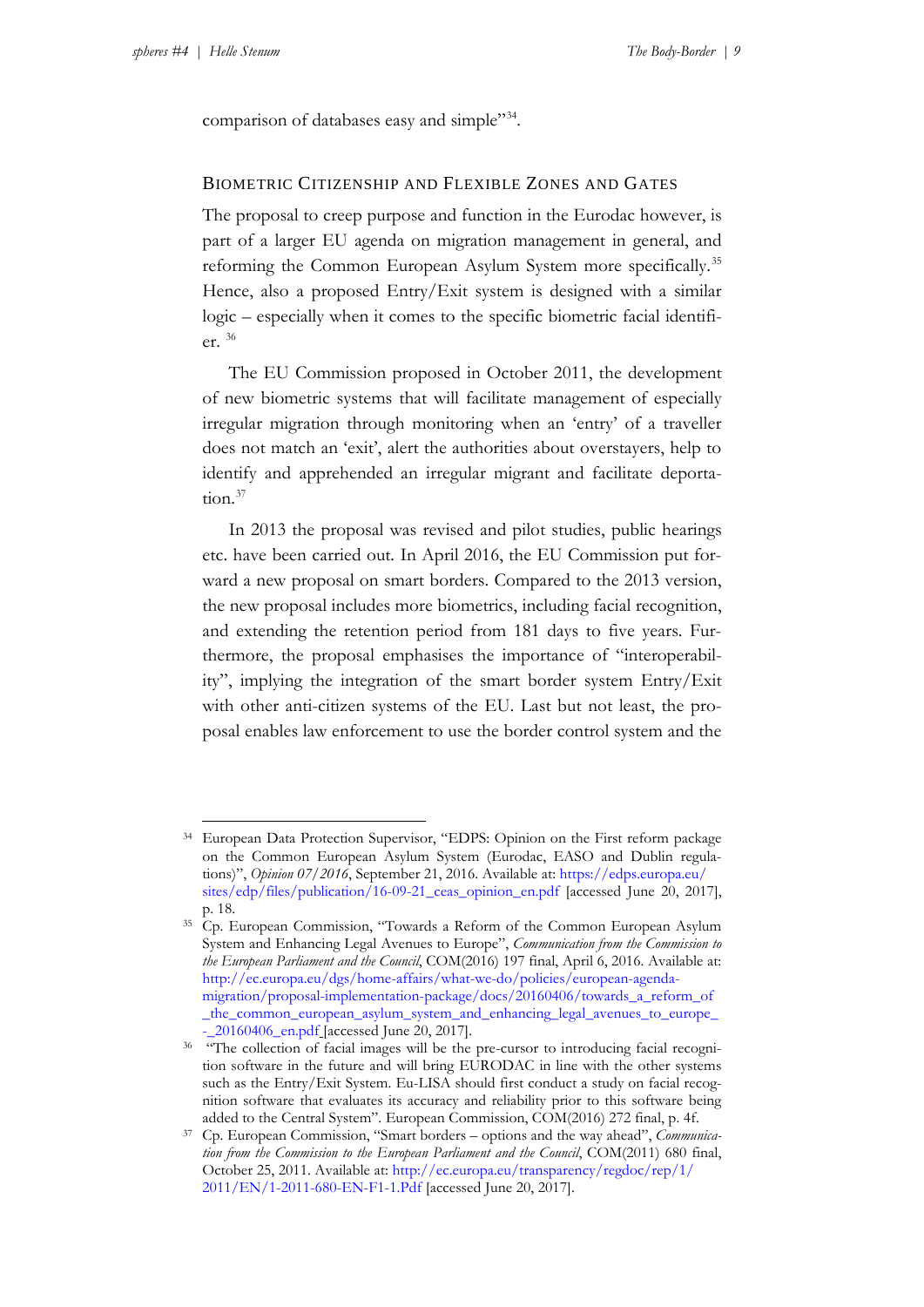individual profiling data in the system.<sup>[38](#page-10-0)</sup>

In addition, a "Registered Traveler's Program" has also been proposed by the EU Commission, that privileged and "bona-fide travellers" are exempt from waiting in lines at the borders with other more 'risky' third country nationals, but subject to the same large scale biometric identifier. This system will result in the EU thereby "extending its capacity to control mobility far beyond its jurisdiction, gathering up personal data from ever more countries in the world"<sup>[39](#page-10-1)</sup>. In accordance with the tendency to use biometrics in border management, fingerprints and facial images are also integrated in passports in the EU, but the use of this biometric information is for now restricted to simply establishing the link between the body and the passport. Fingerprints are not stored in a central database and linked to other kinds of information.

The vision of the EU Commission can be regarded as an attempt to produce *non-flexible identifiers* in the relationship between mobile individuals and the member states in order to create flexibility at the border and in the territory in order to create *flexible zones and gates*. [40](#page-10-2)

The one-to-one state-produced identifier provides the securityfocused state with the possibility of using the same identifier to access/deny access to different spaces/zones, and the state can furthermore dynamically change decisions on access simultaneously with changes in status – for both migrants and citizens.

From the perspective of the EU commission the capacity of enforcing a unique one-to-one relation between the body and status will add new elements to the existing technology of governing mobility and migration. It will improve the border-zone control – the pre-departure control, the control on arrival at the border and after arrival in the EU. It improves the possibility of immediate and reliable body-identity checks – in the country of origin, at the border, in the streets of the EU, in the detention centre, at the workplace etc. Scanning of the biometric identifier can take place anywhere – within, between and outside nation states of the EU. Within the EU territory, technological gatekeepers can

<span id="page-10-0"></span>Cost-benefit is also calculated by the Commission regarding the entry/exit and Frequent Travellers system, predicting that member states "could have a net cost savings already after the second year of operation" stemming from reduction in border control resources by around 40% (equivalent to EUR 500 million/year). Development cost for the first three years and with some of the biometrics added later is estimated to around EUR 390 million, and yearly operational costs in a period of 5 years of operation is estimated to be 189 million EUR. In this 8 year span costs are estimated to be EUR 1,335 million). Cp. European Commission, COM(2011) 680 final.

<span id="page-10-1"></span><sup>39</sup> Marie Martin, "Extension of mobility partnerships with euro-mediterranean partners", *Panorama,* 2012, pp. 279–283, here: p. 281.

<span id="page-10-2"></span><sup>40</sup> Cp. Walters 2015; Didier Bigo, "Freedom and speed in enlarged borderzones", in: Vicki Squire (ed.), *The contested politics of mobility: Borderzones and irregularity*, Abingdon, Routledge, 2011, pp. 31–50.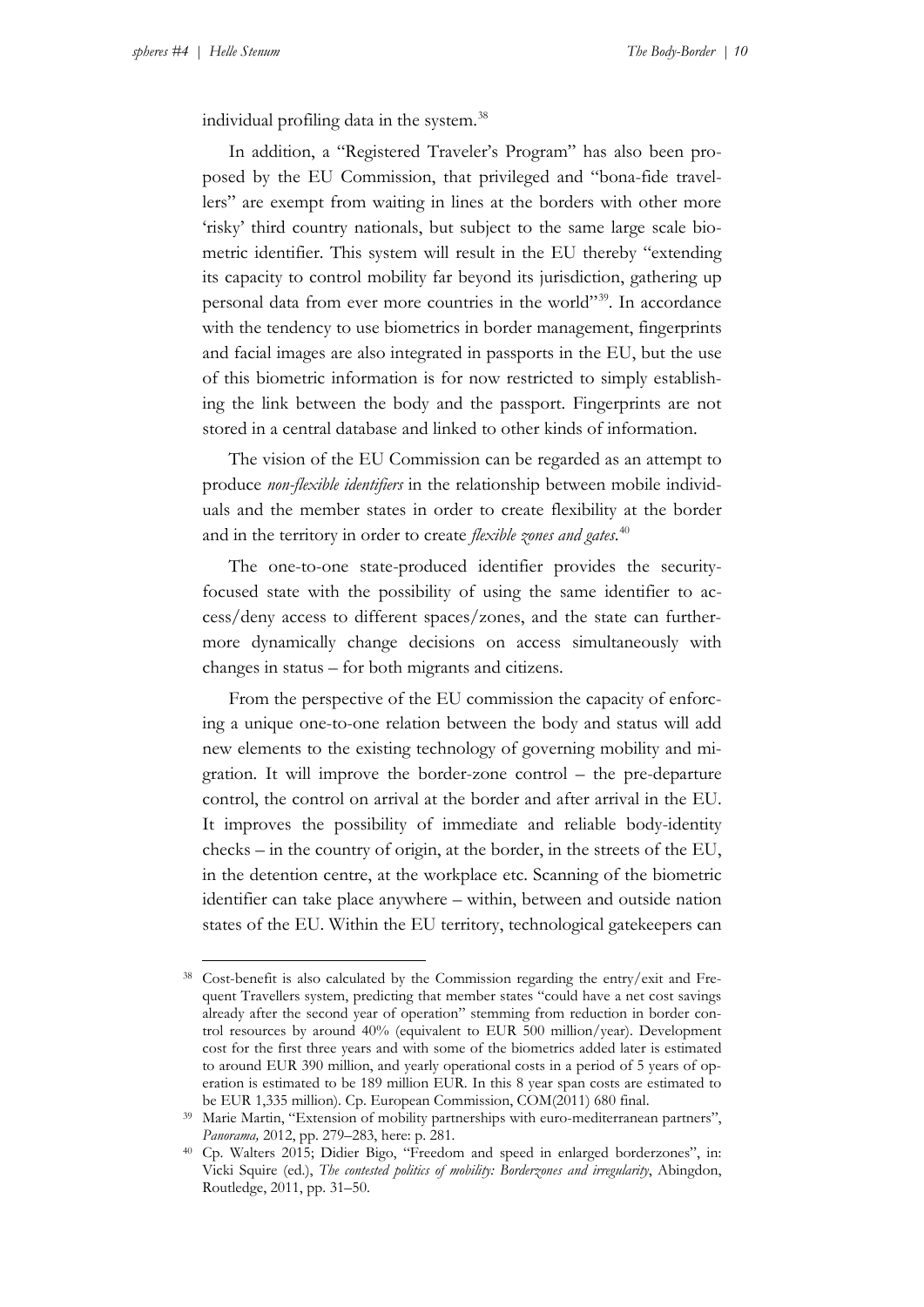appear in public and private spaces randomly, arbitrarily, planned or fixed to determine the status of individuals and patrol the borders of a zone that may be physical (a building, a workplace, a hospital, a school, a shelter, an ATM) or abstract (access to social benefits, unemployment benefits, application for residence permit, voting etc.).

Biometric identifiers are constructed as non-flexible in order to create the preconditions for flexible borders, zones, channels and gates that can facilitate both the celebrated global, fast-tracked, smooth mo-bility of humans<sup>[41](#page-11-0)</sup> and the reproduction of the geo-political division of individuals into national populations and the social sorting of residents within and between nation states.<sup>[42](#page-11-1)</sup> This is a new disturbing infrastructure, which has been characterised as irreversible. [43](#page-11-2)

### BIOMETRIC ALIENAGE<sup>[44](#page-11-3)</sup>

In a nation state context, biometric identifiers have primarily been reserved for criminal residents and unwanted foreigners, with the fingerprinting of rejected asylum seekers, deported aliens and illegalized migrants. During the last decade, the EU has however, as we have seen, implemented technological mechanisms to 'combat' the possibility of *de-identification* and *flexible identities* through the use of forged documents at the border.

Fraud, false documents, low penalties and corruption are often cited when linking irregular migration to criminal activities.<sup>[45](#page-11-4)</sup> Within a control regime based on unique identification, a centralised state authority for issuing the required identifications, and a high degree of state access to unique, identifiable data, creates conditions for borders being patrolled, regardless of if these borders are placed at the perimeter of the nation state or if the patrolling and control takes place through individual profiling and random inspections at bus stations or public parks.

The suggestion and implementation of biometric identifiers reflects a move away from the principle of rights applied to human beings as an abstract of the universal idea that all individuals are equal, to a trouble-

<sup>41</sup> Cp. Zygmunt Bauman, *Globalization*, New York, Columbia University Press, 1998.

<span id="page-11-1"></span><span id="page-11-0"></span><sup>42</sup> Cp. David Lyon (ed.), *Surveillance as social sorting: Privacy, risk, and automated discrimination*, London, Routledge, 2005.

<span id="page-11-2"></span><sup>43</sup> Cp. Bigo et al. 2012.

<span id="page-11-3"></span><sup>44</sup> "Alienage" as defined by Bosniak: "the position of the marginalized non-citizen or the degree of 'alienage' are produced by nation-states exercising sovereignty and 'managing migration', and framing conditions for mobility and residence of migrants. 'Alienage entails the introjection of borders". Linda Bosniak, *The citizen and the alien*, Princeton, Princeton University Press, 2008, p. 5.

<span id="page-11-4"></span><sup>45</sup> See for example Frontex, "Smarter, Faster, Safer?", *Feautre Stories*, 2011. Available at: <http://frontex.europa.eu/feature-stories/smarter-faster-safer--KfKGq2> [accessed June 21, 2017].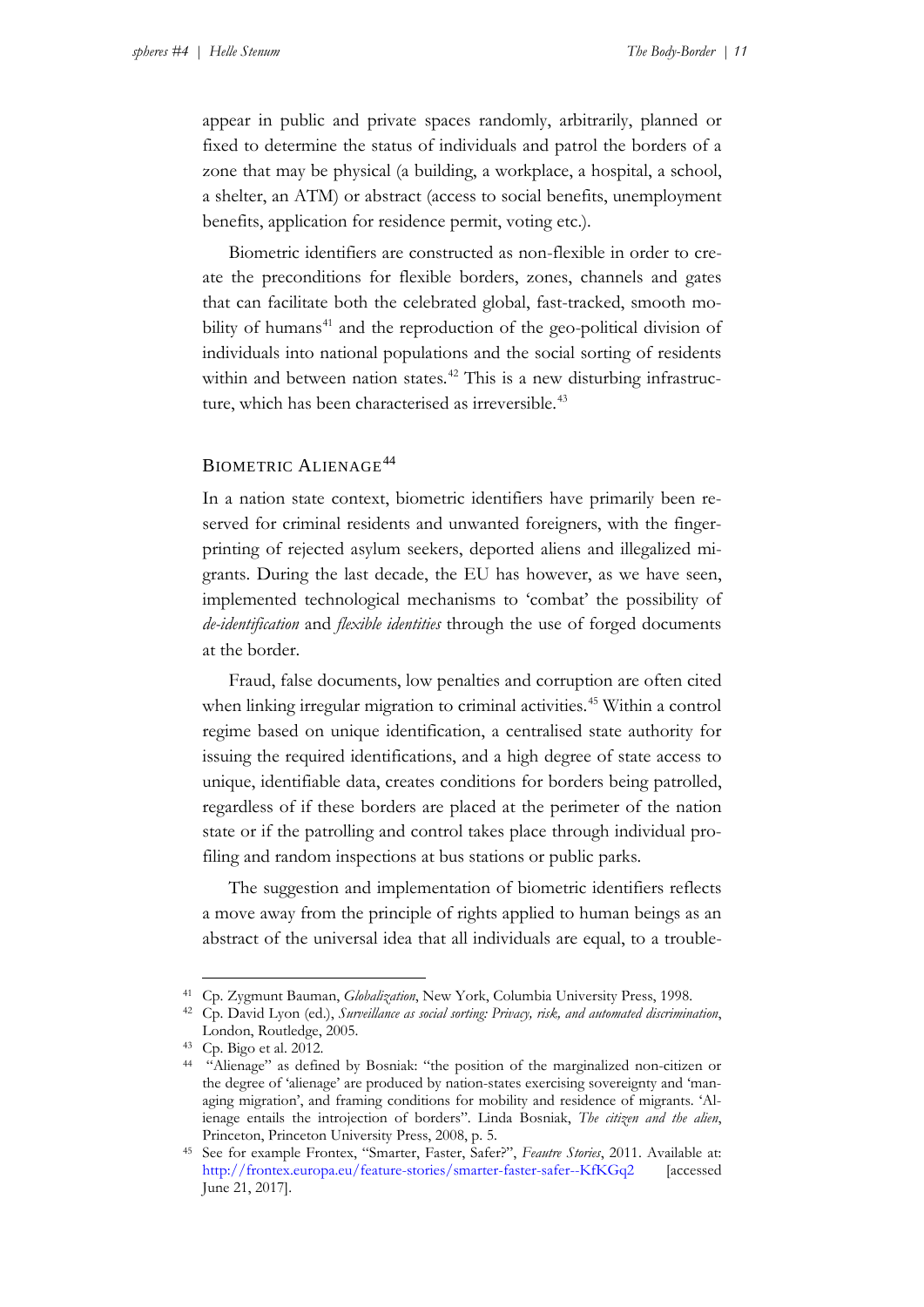some concept of rights being engraved in the body, and the body is not neutral, but socially constructed and contextualised in the place of birth, kinship, geography, etc. The use of biometric identifiers in migration management seems to be increasingly important to separate citizens from anti-citizens and non-citizens.

Even though biometric 'body'-borders can be characterized as a new kind of surveillance, Maguire and Amoore emphasise that biometric data in the process of governing mobility is hardly a new phenomenon.[46](#page-12-0) Amoore points to "the historical emergence of body counts to enumerate and account for colonial subjects"<sup>47</sup>. She refers to Appadurai's discussion of systems of classification in colonial India,<sup>[48](#page-12-2)</sup> where the enumeration and accounting disciplines the "unruly body", bringing it back into a zone of calculation and manageability, recuperating it and accounting for it within 'normal' ranges of acceptability.

"Contemporary biometric body counts bare out much of what Appadurai signals for the creation of 'boundaries around homogeneous bodies' that 'performatively limits their extent', flattening differences and idiosyncrasies into calculable categories. New forms of biometric technology extend this categorisation and enumeration of the body via processes of risk profiling, such that they have themselves come to perform and represent a border that approves or denies access",[49](#page-12-3).

Biometric technology is the materialization of a political thought mutated from practices of government linked to the panoptical perspective of government and to colonial forms of governing through bodily control and identities. One of the current biometric identifiers is fingerprinting, which has been a social technology to measure and identify the criminal body, developed in colonial India and technologized in the era of IT into databases of criminals and suspects. [50](#page-12-4) Another biometric identifier – facial recognition - also has historical links to Bertillon's anthropometry and standardization of mug shots as well as anthropologi-cal use of Bertillonage to identify the criminal body in late 1800s.<sup>[51](#page-12-5)</sup> Today biometric passports or databases contain extended and new possibilities of governing through the body and not through representations

<span id="page-12-0"></span><sup>46</sup> Cp. Mark Maguire, "The birth of biometric security", *Anthropology Today,* 25, 2009, pp. 9–14; Louise Amoore, "Biometric borders: Governing mobilities in the war on terror", *Political Geography,* 25, 2006, pp. 336–351.

<sup>47</sup> Amoore 2006, p. 342.

<span id="page-12-2"></span><span id="page-12-1"></span><sup>48</sup> Cp. Arjun Appadurai, *Modernity at large,* Minneapolis/London, University of Minnesota Press, 1996.

<span id="page-12-3"></span><sup>49</sup> Amoore 2006, p. 342.

<span id="page-12-4"></span><sup>50</sup> Cp. Simon A. Cole, *Suspect identities: A history of fingerprinting and criminal identification*, Cambridge, Harvard University Press, 2002.

<span id="page-12-5"></span><sup>51</sup> Cp. Cole 2002.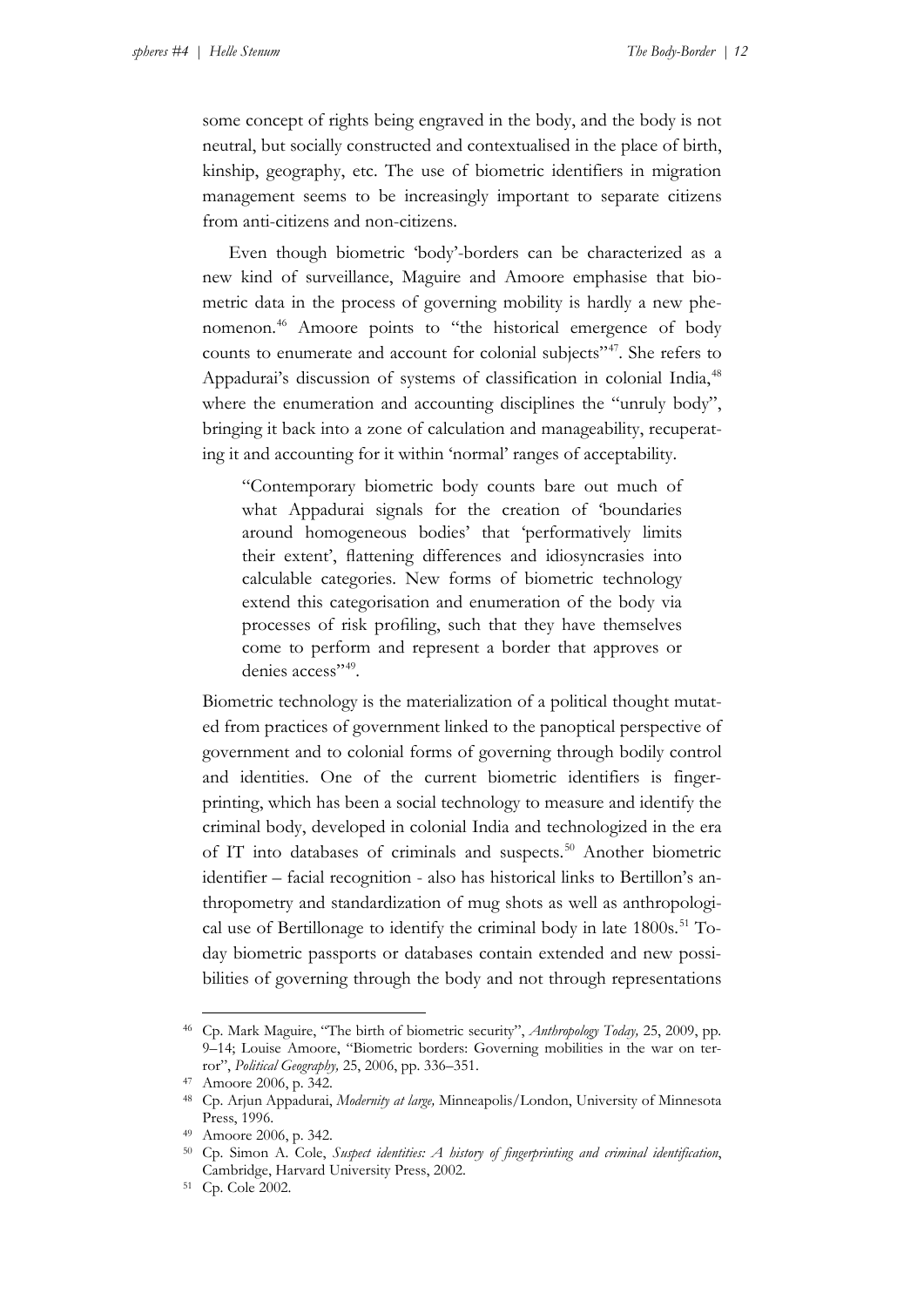such as ID cards, personal registration numbers, names, etc.

Large scale databases, such as SIS II and Eurodac, containing data of the expelled, the penalized, the overstaying etc. – offers the possibility to select and separate legals from illegals, the deserving from the non-deserving, citizens from unwanted migrants. The "biometric passport" or identifier merges several mutated key technologies of the colonial nation-states such as fingerprints, mug shots and passports into a technical, depoliticised instrument targeting 'the Others'.<sup>[52](#page-13-0)</sup> However, with biometric passports, national ID cards, access codes to mobile phones, credit cards using the same standards and technology, the 'Selves' are now also included as objects for biometric surveillance and scanning.

#### FICTIONS OF FREEDOM AND NON-DISCRIMINATION

The primary underlying argument for biometric smart borders is the need for "securitization of identity"[53](#page-13-1) which is constructed as enhancing "freedom of movement" through "speeding up travel flows" as analysed by Bigo: "[…] under liberal government mobility is translated into a discourse of freedom of circulation, which reframes freedom as moving without being stopped and confuses the speed of well-channeled movement with freedom"<sup>[54](#page-13-2)</sup>.

Biometric identifiers are furthermore falsely constructed as neutral, objective, unforgeable, unique, true identifications of human beings. Several scholars have criticized the fabric of biometric identification for transforming socially-constructed categorizations as technological, neutral data.<sup>55</sup> Analysing the science that constructs biometrics and failures in biometric identifications, Magnet shows how the technologies rely on culturally-coded constructs of the gendered, racialized, classed and disabled body.

"Biometrics are marketed as able to eliminate systemic forms of discrimination at the same time they are produced in a

<span id="page-13-0"></span><sup>52</sup> Cp. Cole 2002; John Torpey, *The invention of the passport surveillance, citizenship and the state*, Cambridge, Cambridge, Cambridge University Press, 2000.

<span id="page-13-1"></span><sup>53</sup> Rose 1999; 2000.

<span id="page-13-2"></span><sup>54</sup> Bigo 2011, p. 33.

<span id="page-13-3"></span><sup>55</sup> Cp. Shoshana Amielle Magnet, *When biometrics fail: Gender, race, and the technology of identity*, Durham/London, Duke University Press, 2011; Joseph Pugliese, *Biometrics: Bodies, technologies, biopolitics*, London/New York, Routledge, 2010; Rygiel 2011; Irma van der Ploeg, "Biometrics and the body as information: Normative issues in the sociotechnical coding of the body", in: David Lyon (ed.), *Surveillance as social sorting: Privacy, risk, and automated discrimination*, London, Routledge, 2002, pp. 57–73; Btihaj Ajana, *Governing through biometrics: The biopolitics of identity*, Basingstoke, Palgrave Macmillan, 2013; Keith Breckenridge, *Biometric State. The global politics of identification and surveillance in South Africa, 1850 to the Present*, Cambridge, Cambridge University Press, 2014; and others.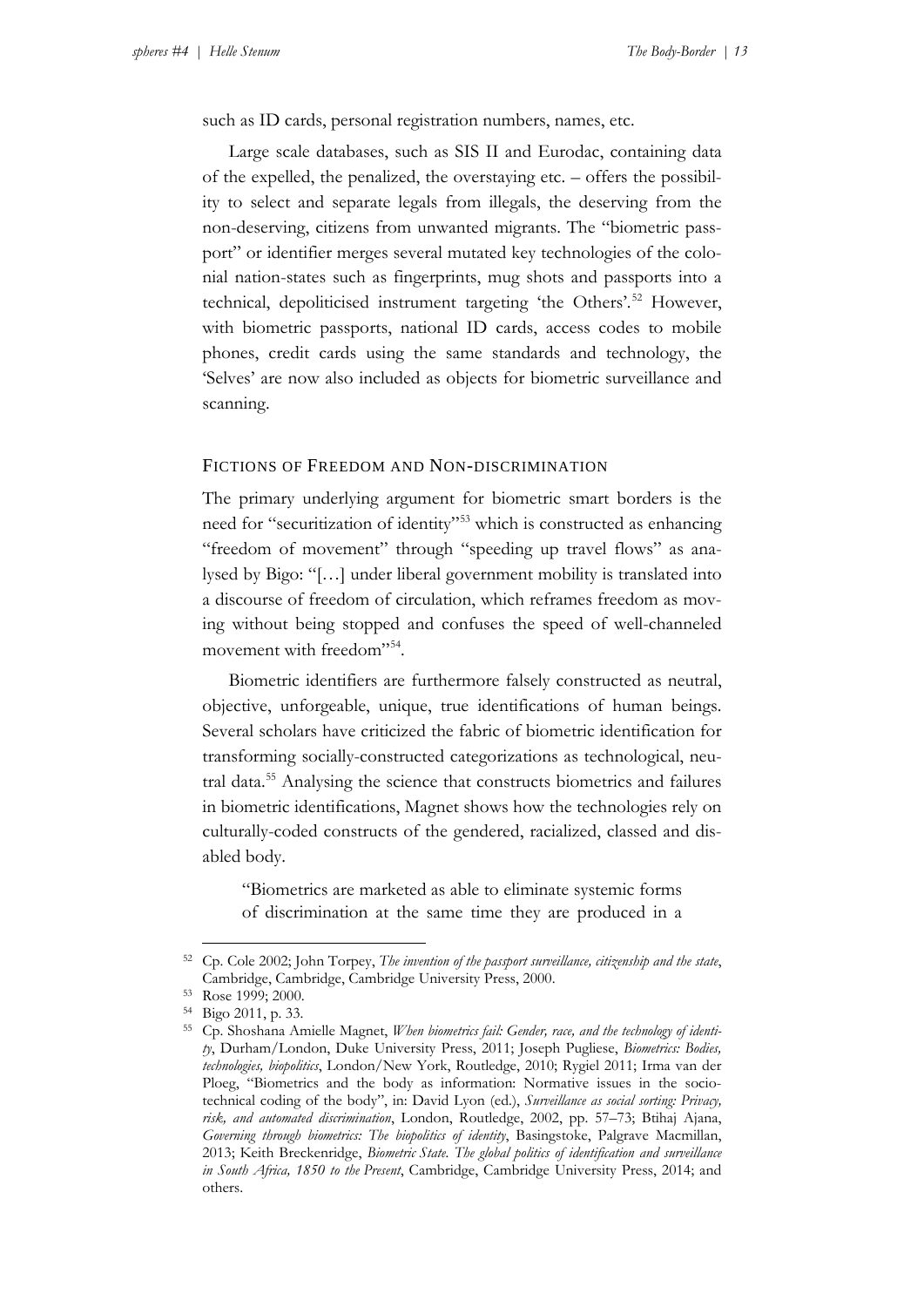context marked by the persistence of problematic assumptions about difference. […] Given the context for which they were developed, it is unsurprising that biometric technologies are imagined as able to definitively identify suspect bodies."[56](#page-14-0)

As a 2003 report by the SANS Institute<sup>[57](#page-14-1)</sup> on biometric scanning technologies pointed out, that technology is developed with a white Western body in mind and that this built-in whiteness causes difficulties for "darker skinned" people to be enrolled and verified in the system:

"Lighting conditions, which cause an image to be underexposed or underexposed, can cause challenges. Additionally, users with a darker skin tone can be difficult to acquire. Select Hispanic, black and Asian individuals can be more difficult to enroll and verify in some facial-scan systems because acquisition devices are not always optimized to acquire darker faces."[58](#page-14-2)

Pugliese examined the intersection between biometric technology, bodies and race and found that biometric technologies are "infrastructurally calibrated to whiteness – that is, whiteness is configured as the universal gauge that determines the technical settings and parameters for the vis-ual imaging and capture of a project"<sup>[59](#page-14-3)</sup>. As Richard Dyer analysed in his book *White* in 1997: "The apparatus (photographic media) was developed with white people in mind and habitual use and instruction continue in the same vein, so much so that photographing non-white people is typically constructed as a problem"[60.](#page-14-4) Unacknowledged, racialized and gendered coordinates "determine the discursive infrastructure of particular biometric systems"<sup>[61](#page-14-5)</sup>.

An effect of the built-in 'whiteness' of the technology<sup>[62](#page-14-6)</sup> is that nonwhite people will bear a disproportional share of 'failures' in the system, which activates manual and/or extra control, for example, at the border. This is a situation that will perhaps mimic the current situation of manual profiling by border guards, when non-white persons seem to be selected disproportionally for extra checks. However, in continuation of

<sup>56</sup> Magnet 2011, p. 50.

<span id="page-14-1"></span><span id="page-14-0"></span><sup>57</sup> SANS Institute presents itself as a cooperative research and education organization, providing computer security training and information security research.

<span id="page-14-2"></span><sup>58</sup> SANS Institute, "Biometric Scanning Technologies: Finger, Facial and Retinal Scanning", *SANS Institute. InfoSec Reading Room*, 2003. Available at: [https://www.sans.org/](https://www.sans.org/%0breading-room/whitepapers/authentication/biometric-scanning-technologies-finger-facial-retinal-scanning-1177) [reading-room/whitepapers/authentication/biometric-scanning-technologies-finger](https://www.sans.org/%0breading-room/whitepapers/authentication/biometric-scanning-technologies-finger-facial-retinal-scanning-1177)[facial-retinal-scanning-1177](https://www.sans.org/%0breading-room/whitepapers/authentication/biometric-scanning-technologies-finger-facial-retinal-scanning-1177) [accessed June 21, 2017].

<sup>59</sup> Pugliese 2010, p. 62.

<span id="page-14-4"></span><span id="page-14-3"></span><sup>60</sup> Richard Dyer, *White: Essays on race and culture,* London/New York, Routledge, 1997, p. 89.

<span id="page-14-5"></span><sup>61</sup> Pugliese 2010, p. 114.

<span id="page-14-6"></span><sup>62</sup> Facial recognition can be understood in continuation of Dyer's analysis of on camera and photo technology analysed by Dyer for the built-in white bias.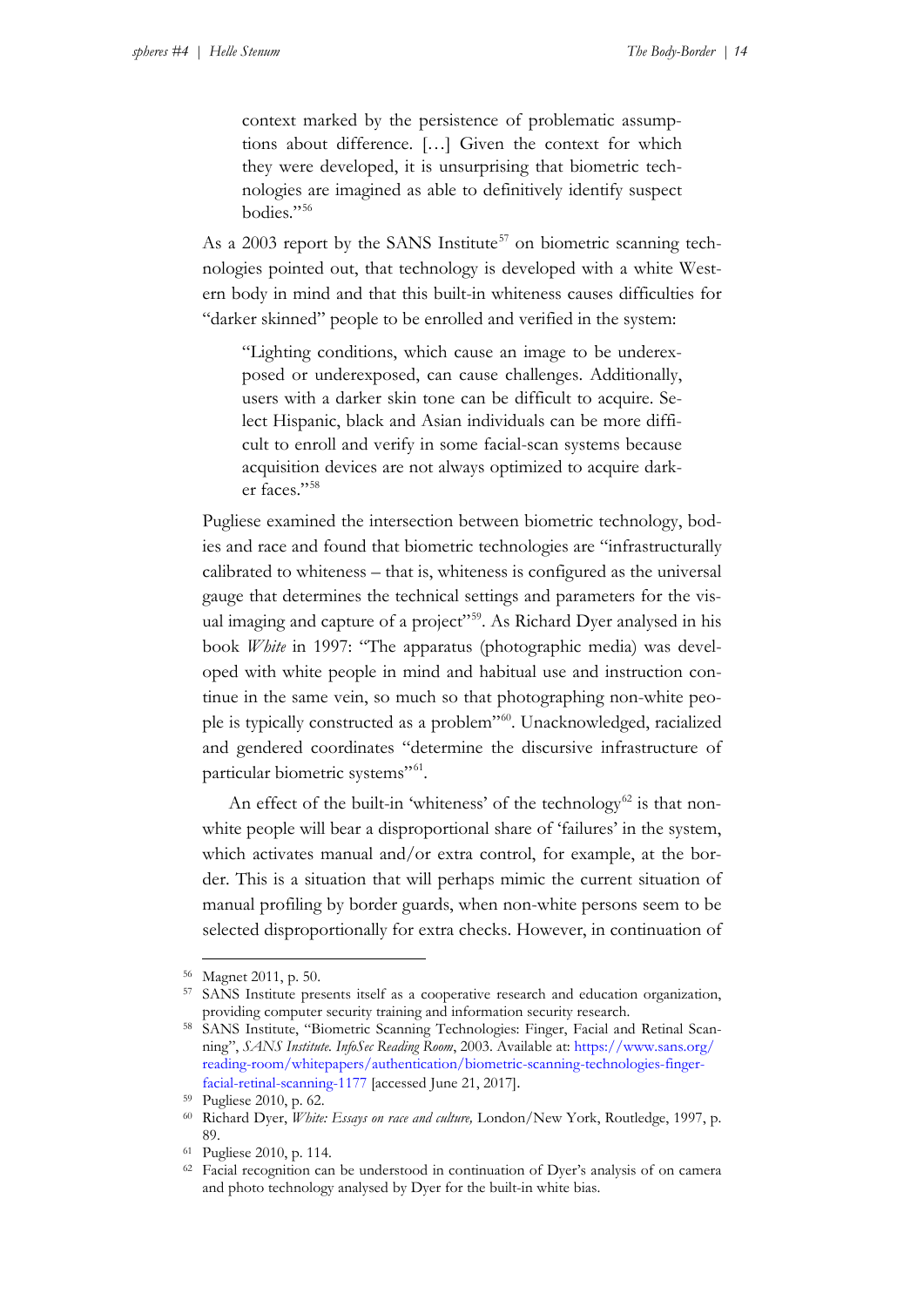the widespread imagined technological neutrality, the profiling and targeting of non-white persons will now appear disguised through technology as objective and non-discriminatory. This contradicts the EU Commission's claim that biometric technology will reduce discrimination and racial profiling and also highlights the significance of "auto-mated decision-making" in biometric systems.<sup>[63](#page-15-0)</sup> The lack of transparency behind the algorithms which determine decisions underpins the fiction of objectivity and a lack of discrimination in the systems. It also blurs the effect of producing 'statistical discrimination' through data mining.

The focus on the particular kind of governmental technology is ex-actly this; the technified "gaze of the governor"<sup>[64](#page-15-1)</sup>, tracking and scanning through enormous amounts of data to identify the specific, bodily differences that single you out as an object for surveillance and control, and at the same time subjectify the human being as a container of a physical, essential and unique identity. Essential identities are constructed in the fabric of the biometric systems through technique, algorithms, data-mining, profiling etc. as materialised social categorisations of gender, class, ethnicity, sexuality etc. You could say that the paradigm of the biometric system is more of a "scan-opticon"<sup>[65](#page-15-2)</sup> with the capacity to manage populations through bodily identification and with a spatial flexibility to create zones, gates and borders anywhere.

#### **CONCLUSION**

Tightening up controls will likely increase the number of migrants being detained and deported, making residence more difficult. Biometric surveillance and profiling, separate the privileged from the unprivileged, the desired from the unwanted, the non-deportable from the deportable. It is an ongoing development, which is also linked to the ambition of enumeration and surveying irregular migrants.

We can trace a development going from governing humans with documents to governing bodies captured by birth and geography and having the global geometry of power laid down in fingerprints, facial and iris scans, DNA. This also indicates a possible transformation of the political rationality of problematising 'illegal migrants' to problema-

<span id="page-15-0"></span><sup>63</sup> Cp. Bigo et al. 2012.

<span id="page-15-1"></span><sup>64</sup> Rose 1999.

<span id="page-15-2"></span><sup>65</sup> Helle Stenum, "Biometric citizenship and alienage: new and re-structuring technology of government of mobility?" Paper presented at the conference: Reconfiguring borders and mobility in times of crisis, September, 26-28, Danish Institute for International Studies, 2012. Available at: [http://forskning.ruc.dk/site/da/publications/](http://forskning.ruc.dk/site/da/publications/%0bbiometric-citizenship-and-alienage(1c5b48bf-2510-412e-bf56-5164c4b4f89a).html) [biometric-citizenship-and-alienage\(1c5b48bf-2510-412e-bf56-5164c4b4f89a\).html](http://forskning.ruc.dk/site/da/publications/%0bbiometric-citizenship-and-alienage(1c5b48bf-2510-412e-bf56-5164c4b4f89a).html) [accessed June 20, 2017].